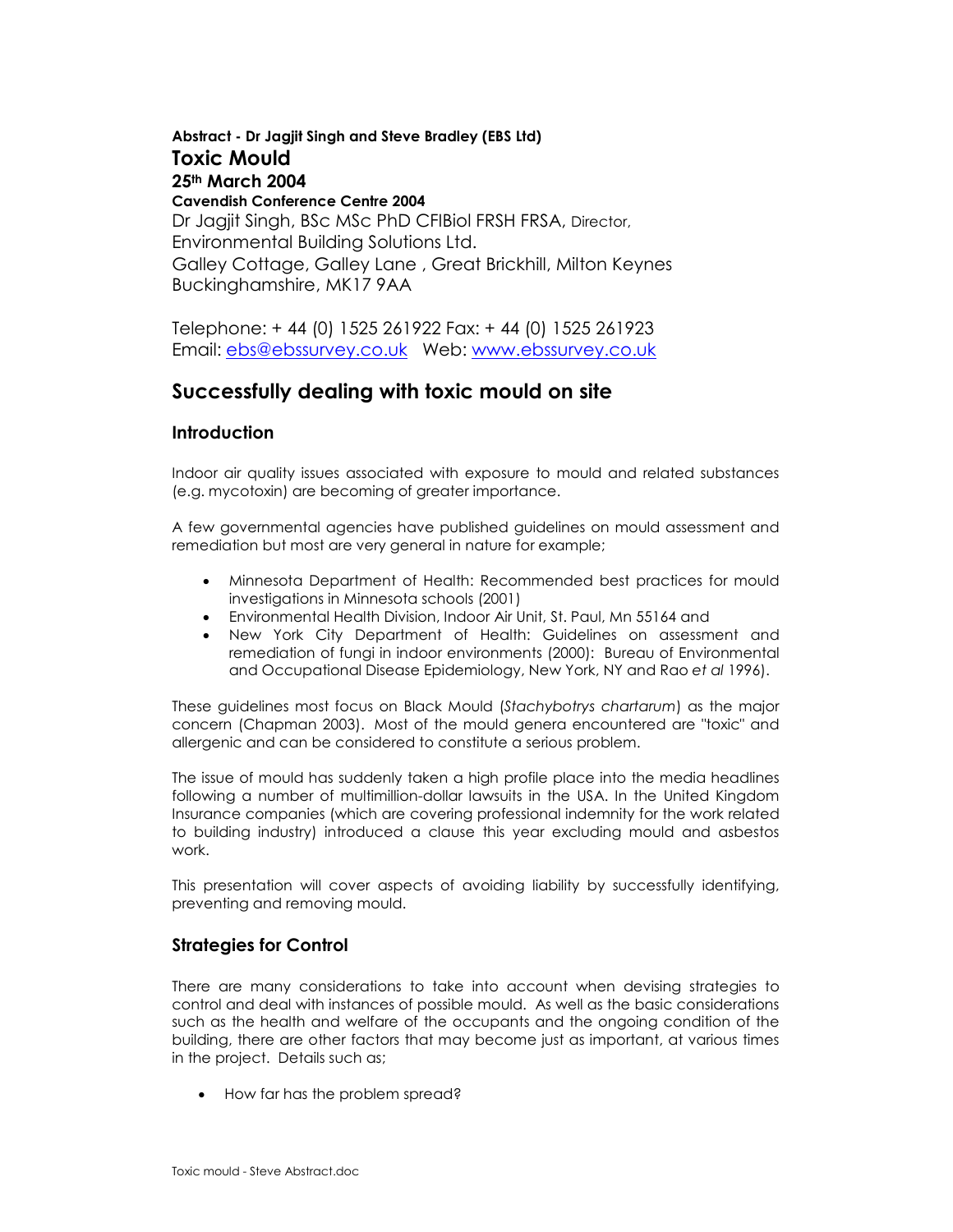- When can the remediation be safely carried out, without endangering anyone else's health or adversely affecting the function of the building?
- How do we know when the remediation has bee satisfactorily completed? How do we protect the people who are actually carrying out the remediation?

These are just some of the other factors that need to be considered, and an appropriate strategy developed.

A thorough risk assessment should be conducted to consider all these factors and appropriate control measures to prevent or control exposure put in place.

## Identification and Isolation of Mould

The first stage is to determine whether there is a problem and if so, the nature and extent of it. A detailed inspection of the premises is vital to determine which areas are affected and which are not. This will assist in identifying the source or sources of the problem. The mould can be sampled by a range of techniques and identified by use of mycological techniques.

In order to seek out the root cause of the problem, rather than merely deal with the symptoms, it is vital to investigate why the mould has formed and what factors are influencing its survival.

#### Sustainable Holistic Solutions

Fungal and Insect problems in both modern and historic buildings are mainly the result of defects in buildings, lack of maintenance and gross neglect. Rectifying these defects and by ensuring proper maintenance can provide long-term sustainable, holistic solutions to these problems.

## Diagnostic Non-destructive Inspection and Identification

Correct identification of the infestation by an independent scientist is the vital key to all such problems, as all infestation is not equally destructive. By employing a range of non-destructive inspection techniques, much of the original fabric can be retained. The environmental approach is beneficial to the building fabric, occupants and to the wider environment.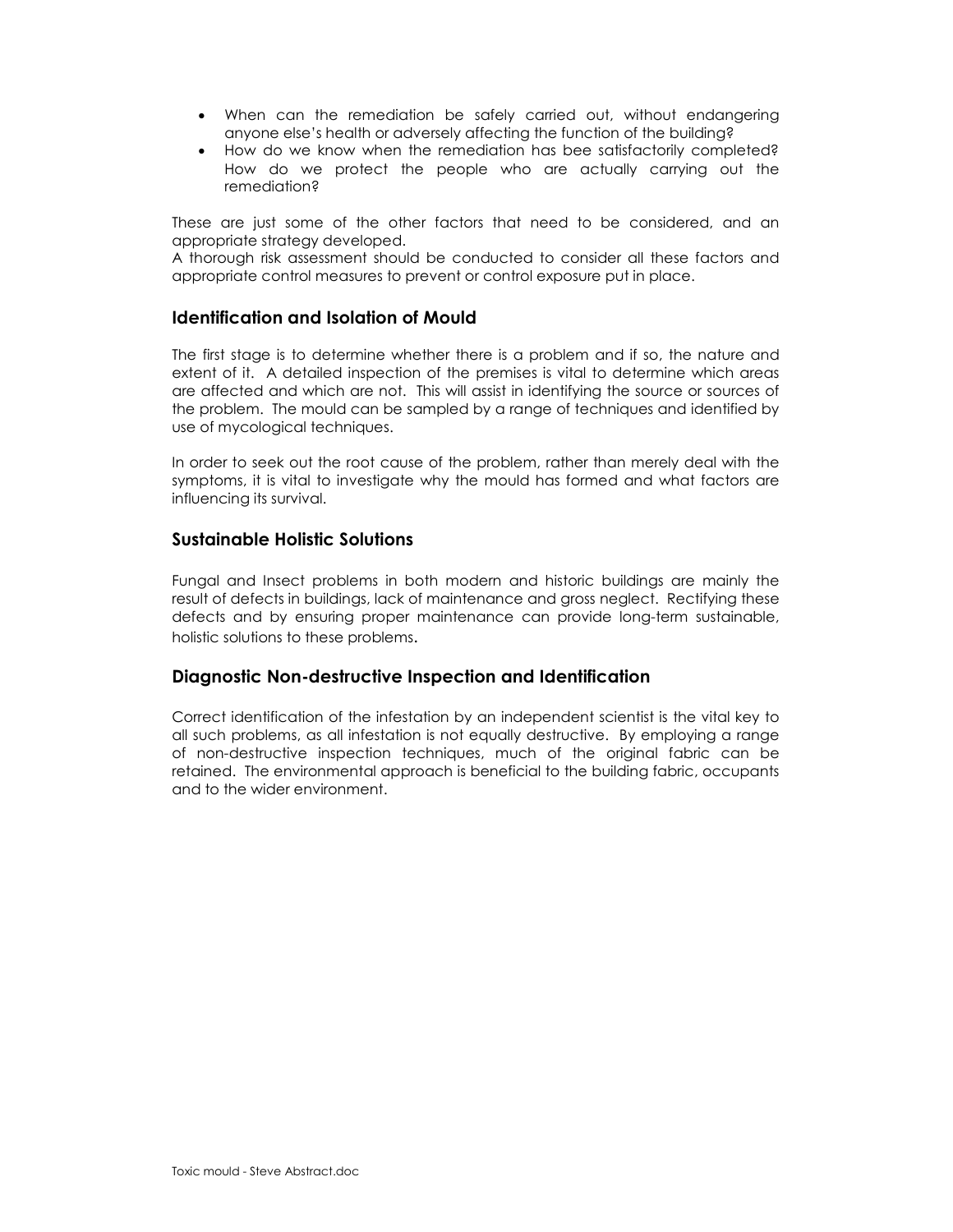## Remediation Planning

In preparing a strategy to remediate a contaminated area, a risk assessment should be part of the process to consider requirements in a range of issues such as how to carry out the remediation, how to do it without spreading contamination outside the work area and how to protect those involved in the remediation.

Risk assessment involves hazard identification, exposure assessment, dose response assessment and risk characterisation.

The use of an enclosure or segregation of the work area may be sufficient to prevent occupants of the building and those not involved from being affected by the remediation process. In some circumstances, the immediate area and vicinity may need to be vacated to ensure that exposure cannot occur.

The remediators themselves should also be protected, and respiratory protection (RPE) and appropriate skin and eye protection are vital parts of this. In selecting the type of RPE most suited to the activity, it is important to consider all factors such as the type and likely airborne concentration of the contaminant, the practices employed, the time of exposure. The chosen respirator may be a simple disposable dust mask, of appropriate standard, for minor works to a powered full-face respirator for larger extensive exercises, depending on the particular requirements.

In extreme cases, the interface between the clean and the contaminated areas may require decontamination facilities and procedures so that the remediators do not spread mould as they enter and leave the work area.

## Remediation techniques

Remediation may involve dry vacuuming of mould from surfaces, wiping with a damped cloth or simply disposal of the contaminated item, the preferred process varying according to various factors.

The ease of cleaning of a contaminated surface will obviously depend on the adherence of the mould to that surface. This in turn is affected by the porosity of the surface, the "smoothness" of the surface on a molecular level and the presence of cracks, joints or other crevices in the contaminated surface.

Hard surfaces such glass, metals, glazed ceramic tiles can be decontaminated relatively easily, whereas porous surfaces such as bare masonry or timber represent the opposite extreme. Where surfaces cannot be adequately cleaned, disposal of the item may be the preferred option. The intrinsic value of an item may mean that incomplete decontamination may be an acceptable option in some cases.

Various other techniques available for example heat treatment, steam cleaning, biocides treatment, fumigation and UV treatment.

## Confirmation of cleanliness

Having completed a remediation exercise, it is important to reassess the cleanliness of the area and hence any possible ongoing exposure of the occupants. The use of air and surface sampling tests, with appropriate analysis will allow a judgement to be made. Ongoing monitoring of the situation is vital to confirm that any structural